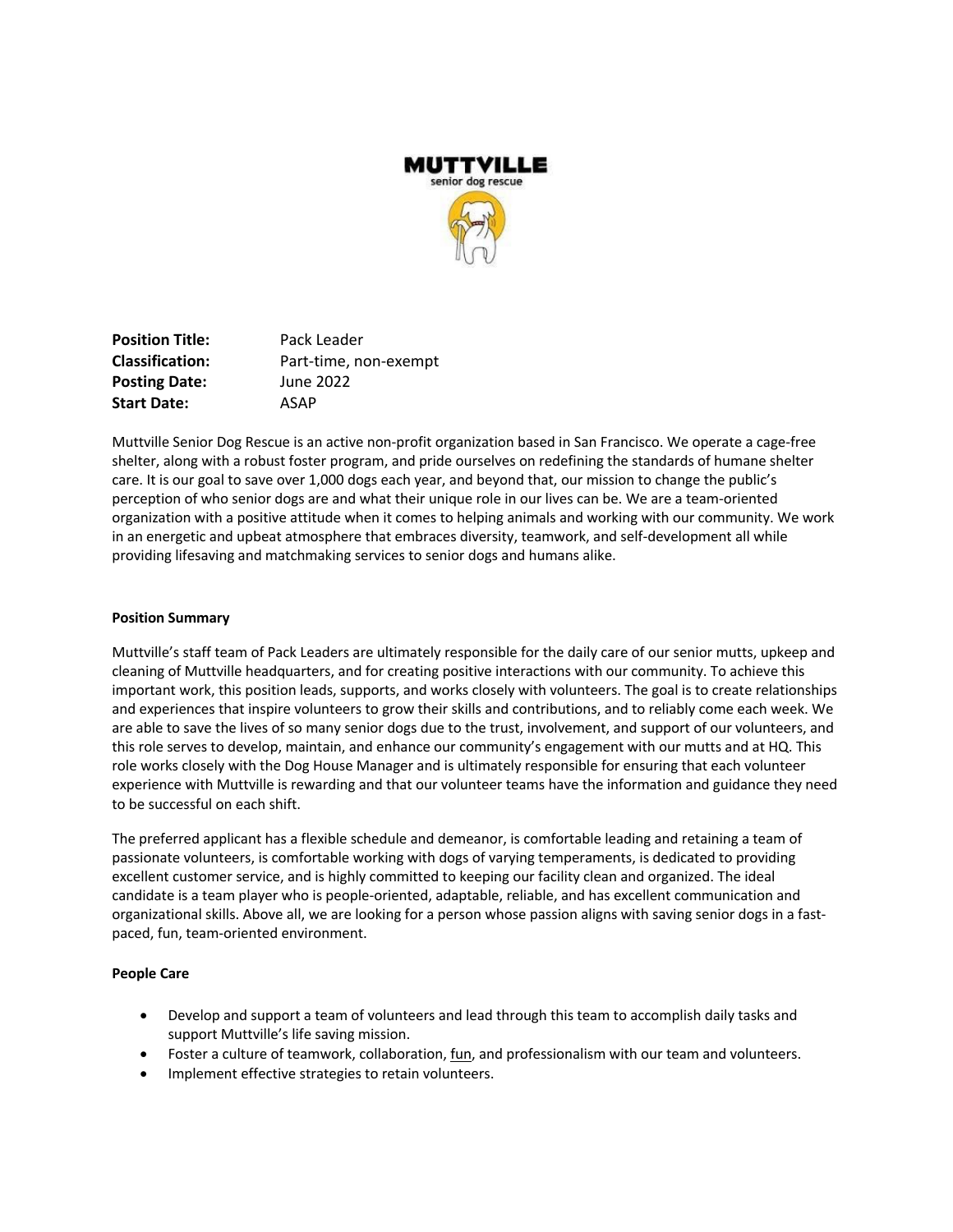- Orient and facilitate continuous training of volunteers to increase their understanding of Muttville and the roles and responsibilities of HQ volunteers.
- Provide feedback and guidance to volunteers regarding safety protocols, and model safe work practices.
- Welcome guests to Muttville's headquarters, assist with client/dog introductions, provide information about the dogs, and assist with adoption or foster matchmaking and placements.
- Collaborate with the Mutt Manager, Dog House Manager, and Director of Veterinary Programs to assure that dogs at HQ receive the proper veterinary care needed.
- Generously accept and acknowledge in-kind donations.
- Facilitate walk-in fosters, adoption returns, and guardian surrenders as needed.
- Provide adopters and foster parents with take-home food, medications, and instructions.
- When working weekends or special events, assist with adoption, foster, and volunteer management as needed.

## **Canine Care**

- Oversee the preparation and provision of food, water, and bedding for all mutts staying at HQ.
- Oversee the medicating of dogs as prescribed by the DVM and thorough recordkeeping of treatments provided.
- Lead the volunteer team in cleaning, disinfecting, and maintaining the dog areas at Muttville's headquarters, following established disease control protocols.
- Monitor dogs and report health or behavioral abnormalities.
- Assist with the fitting and labeling of collars/harnesses, and ensure the dogs wear the appropriate equipment at the appropriate times.
- Ensure our mutts have adequate and clean bedding at all times.
- Facilitate dog introductions, ensuring safe and comfortable cohabitation groups.
- Ensure mutts are clean, bathed, and groomed as needed.
- Assist with foster drop offs and handoffs.
- Practice and encourage the humane treatment of dogs, using only positive reinforcement methods of training.

## **Facility Care**

- Work with your volunteers so Muttville is always visitor-ready. This includes making sure our animal areas, workspaces, public areas, and storage areas are always clean, organized, and sanitary.
- Inspect shelter property for needed cleaning, repairs, and maintenance daily in order to ensure everything is addressed in a timely and thorough manner.
- Oversee inventories and proactively communicate with the Dog House Manager when shelter, volunteer, and dog care supplies and equipment need replenishment or maintenance.
- Organize in-kind donations and coordinate donation pick-ups with neighboring rescue partners in order to manage donation amounts with minimal waste.
- Ensure a safe work environment, follow all safety guidelines, and take immediate action to address safety concerns that could put a staff member, volunteer, client, dog or the organization at risk.

## **Customer Service**

- Ensure all clients, colleagues, volunteers, fosters, and animals receive the highest level of service, care, and compassion.
- Represent Muttville in a positive, professional, and courteous manner at all times.
- Practice discretion with sensitive information regarding clients, volunteers, fosters, and our dogs. Remain calm and reserve judgement in difficult situations.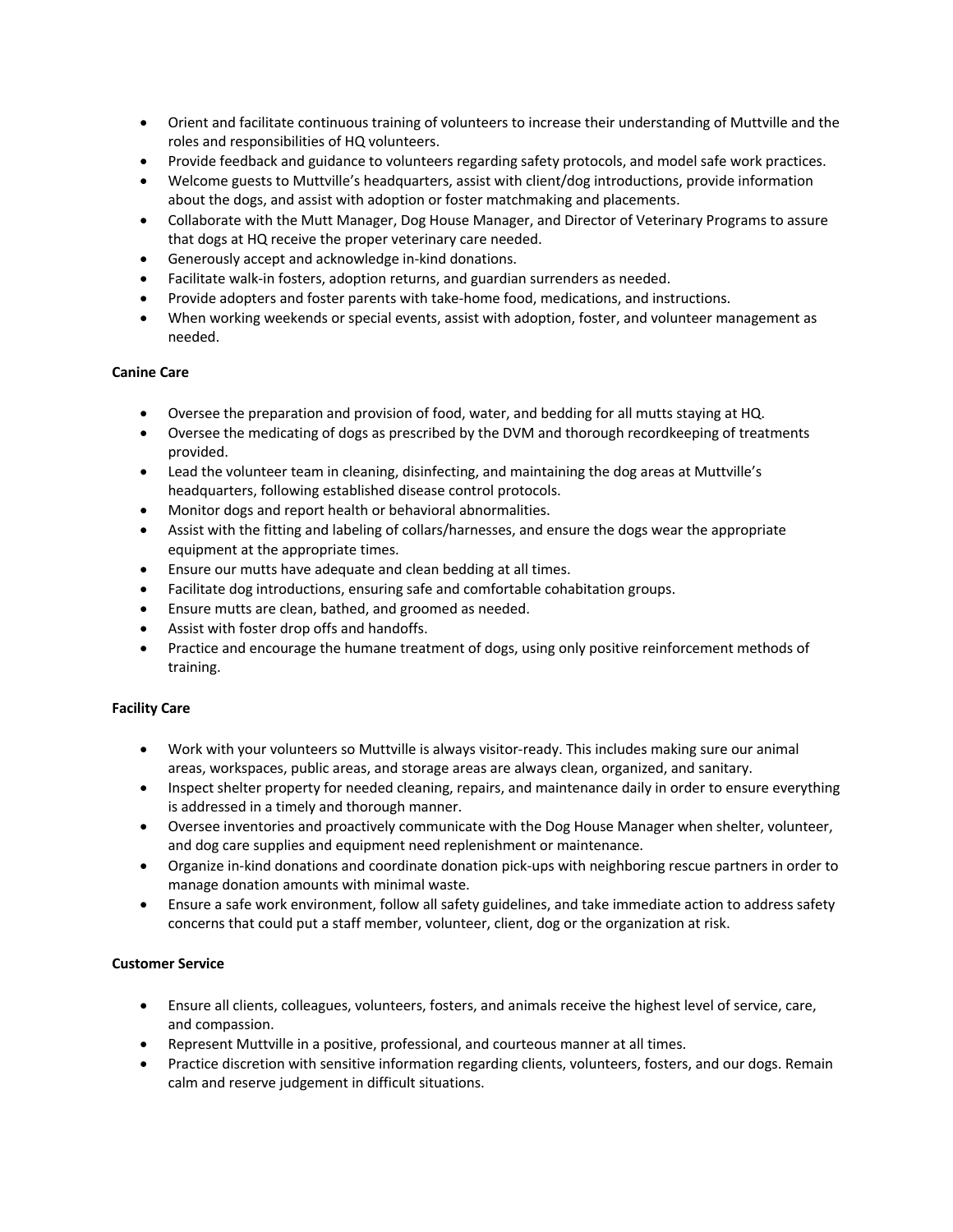• Help create and promote a welcoming and supportive environment and proactively engage with adopters, volunteers, and donors to ensure they feel the Muttville Magic and have positive experiences.

## **Teamwork**

- Consistently display great teamwork, taking the time to make positive relationships with other team members a priority and demonstrate genuine passion and commitment toward the team. Come to work with the commitment of giving 110% and expect others on the team to do the same.
- Provide back-up support and coverage for team members as-needed.
- Proactively communicate with team members to ensure everyone is informed and working from the same page and in a consistent manner. This includes communicating with team members and welcoming feedback.
- Perform other duties as assigned and oversee and execute any deliverables outlined by the Dog House Manager.

## **Position Requirements**

### **Experience**

- Previous customer service experience required.
- Previous dog care and/or training experience preferred but not required.
- Previous experience as a volunteer preferred.
- Experience supervising employees or volunteers preferred.
- Experienced delegator preferred.

## **Knowledge, Abilities, and Skills**

- Personable and friendly relationship builder, driven to establish and maintain positive working relationships with others, both internally and externally, to achieve the goals of the organization.
- Team player, able to work in a busy and demanding work environment, embrace and foster change, multitask, and regularly demonstrate flexibility and a positive attitude.
- Ability to demonstrate strong customer focused skills.
- Strong ability to delegate tasks and roles to volunteers, and oversee their work to assure achievement.
- Highly motivated to save as many dogs as possible with the ability to problem solve and thrive with limited time and resources.
- Ability to handle calmly and efficiently situations ranging from routine to emergency.
- Solid computer skills and database experience.
- General knowledge of dog behavior and care, and comfort working with various kinds of dogs in a safe and responsible manner. Commitment to positive reinforcement handling and training methods required. Further educational opportunities will be made available.

## **Physical Requirements**

- Work is performed at Muttville headquarters, which includes areas where dogs live and are cared for, office spaces, stairs, and outdoor locations, as well as at offsite event locations.
- Regular exposure to free-roaming office and headquarters dogs with limited alternatives available.
- Physical stamina required, with the ability to regularly bend, reach, kneel, crouch, climb stairs and uneven surfaces, stay on your feet for long periods of time, and lift up to 50 pounds. A large portion of this position is cleaning alongside volunteers.
- Subject to dog bites and scratches while handling dogs.
- Requires ability to speak clearly and loudly to groups inside, outside, in small and large spaces.
- Exposure to disinfectant solutions.